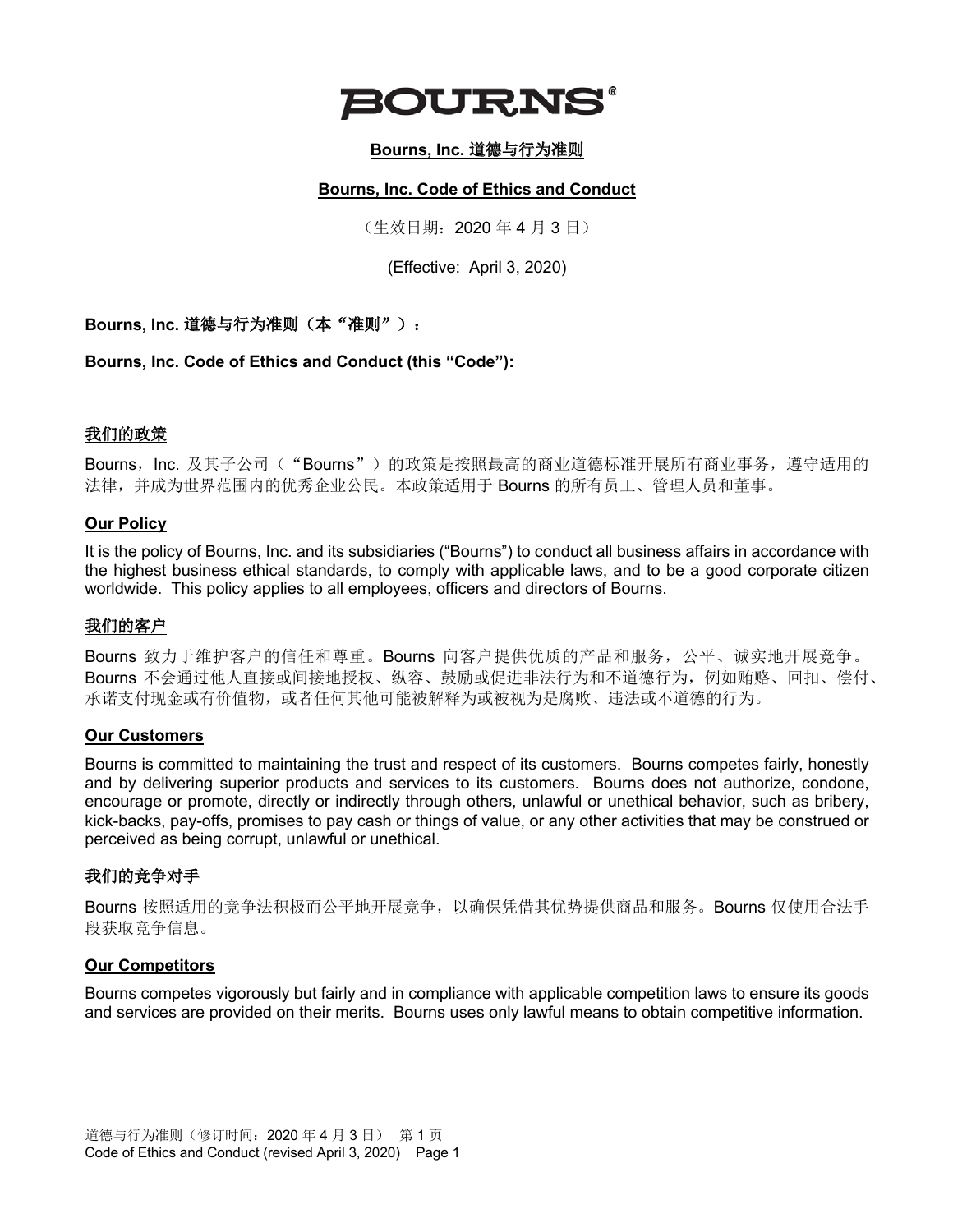# 我们的业务合作伙伴

Bourns 仅选用已达到或超过 Bourns 的严格标准, 并且已经按照 Bourns 的全球政策和程序签订了适当书面协 议的授权顾问、承包商、分销商、代表、转售商、销售和营销代理及供应商(以下统称为"Bourns 的业务合 作伙伴")。

#### **Our Business Partners**

Bourns uses only authorized consultants, contractors, distributors, representatives, resellers, sales and marketing agents and suppliers (collectively, "Bourns' Business Partners") who have met or exceeded Bourns' high standards and have entered into appropriate written agreements in compliance with Bourns' global policies and procedures.

## 利益冲突

Bourns 员工必须避免与 Bourns 的义务或职责存在实际或潜在利益冲突的业务决策、行为或其他外部活动。 Bourns 员工必须拒绝参与冲突行为, 或者在进行可能被视为潜在利益冲突的行为之前, 向 Bourns 的相关管 理人员寻求指导和批准。Bourns 的资产(包括其计算机和计算机系统以及其他电子系统或设备)不得用于谋 取员工个人利益。

## **Conflicts of Interest**

Bourns employees are required to avoid business decisions, conduct, or other outside activities that create an actual or potential conflict of interest with their obligations or duties to Bourns. Bourns employees must decline to engage in conflicting behavior or seek guidance and approval from the appropriate Bourns officials prior to engaging in behavior that could be considered as a potential conflict of interest. Bourns' assets, including its computers and computer systems and other electronic systems or devices, may not be used for an employee's personal gain.

## 保护和适当使用机密数据和个人相关数据

Bourns 员工不得利用 Bourns 的财务或非财务数据谋取个人利益。Bourns 及其员工必须保护以下数据的机密 和专有性质: (i) Bourns 的自有数据, 以及 (ii) 其他方透露给 Bourns 的机密数据。必须根据适用的法律和合同 要求始终保护委托给 Bourns 管理的数据的隐私权, 包括客户和 Bourns 的业务合作伙伴提供的数据以及与员 工个人或其他个人有关的数据。只有在符合适用的 Bourns 政策和准则中的规定,而且在满足合法目的(例如 分配的工作职责)所必需的范围内,方可使用个人相关数据。如果无需特定识别信息,Bourns 将努力以汇总 形式或其他匿名方式提供信息。

#### **Protection and Appropriate Use of Confidential Data and Data Relating to Individuals**

Bourns employees may not exploit Bourns' financial or non-financial data for personal gain. Bourns and its employees must protect the confidential and proprietary nature of (i) Bourns' own data, and (ii) the data of others disclosed to Bourns in confidence. The privacy of data entrusted into Bourns' care, including data provided by customers and Bourns' Business Partners, as well as data relating to individual employees or other individuals, must be protected at all times in accordance with applicable legal and contractual requirements. Data relating to individuals may be used only in accordance with instructions set forth in applicable Bourns policies and guidelines and only if, and to the extent, necessary to fulfil legitimate purposes, such as assigned work responsibilities. If specific identifying information is not necessary, Bourns will strive to present the information in aggregated form or by some other anonymous means.

## 负责任的财务和非财务记录保存

每位 Bourns 员工均有责任准确地记录保存和报告财务数据,并且对 Bourns 财务数据和记录的完整性负责。 Bourns 在规定的保留期限内以书面或电子形式保存所有业务记录,以确保符合全球和当地要求。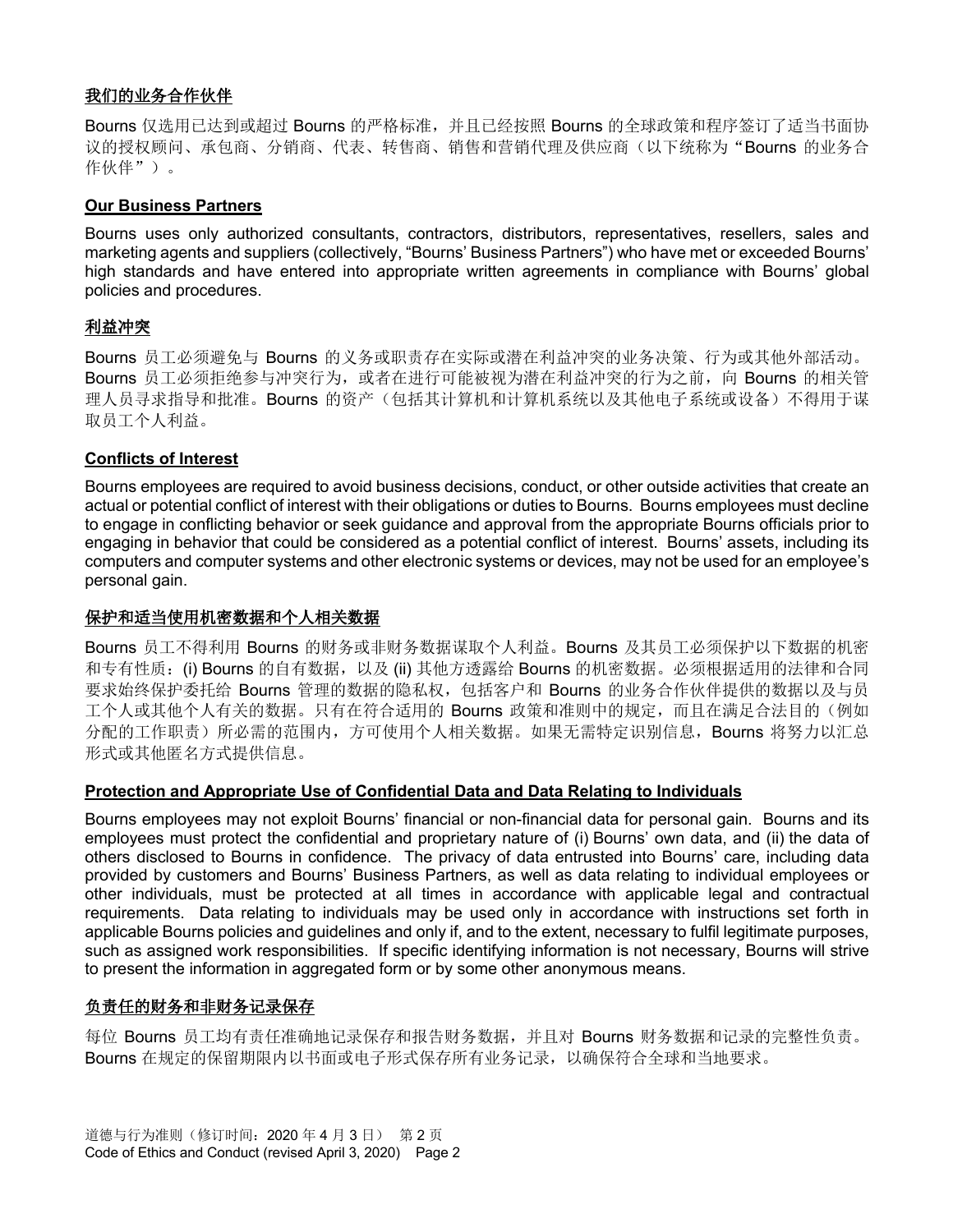## **Responsible Financial and Non-Financial Recordkeeping**

Each Bourns employee is responsible for the accurate recordkeeping and reporting of financial data and the integrity of Bourns' financial data and records. Bourns preserves all business records for their required retention periods, whether in paper or electronic form, to ensure that global and local requirements are met.

#### 尊重多元文化和对安全工作场所的承诺

Bourns 是一家充满多种不同文化的公司,因此,每位 Bourns 员工均必须努力欣赏、尊重和理解其他文化和 习俗并从中受益。Bourns 员工不得出于以下原因歧视他人,包括种族、肤色、信仰、宗教、国籍、血统、公 民身份、年龄、性别、性别认同或表达、性取向、婚姻状况、军人和退伍军人身份、身体或精神残疾、受保护 的医疗状况、遗传信息或适用法律保护的任何其他特征。Bourns 致力于建立一个无欺凌、无暴力的工作环境。 禁止将武器带入 Bourns 的工作场所。如果您发现有违反此规定的情况,应立即向人力资源部门和/或 Bourns 的安全服务部门报告。

#### **Respect for Diverse Culture and Commitment to Safe Workplace**

Bourns is a single company comprising many diverse and differing cultures, thus each Bourns employee must strive to appreciate, benefit from, respect and understand other cultures and customs. Bourns employees must not discriminate against one another, including for reasons of race, color, creed, religion, national origin, ancestry, citizenship, age, sex or gender, gender identity or expression, sexual orientation, marital status, military and veteran status, physical or mental disability, protected medical condition, genetic information, or any other characteristic protected by applicable law. Bourns is committed to a bullying-free and violence-free work environment. No one is permitted to bring a weapon into a Bourns workplace. If you become aware of a violation of this provision, you should report it immediately to Human Resources and/or Bourns' security service.

## 人权、环保和社会责任的承诺

Bourns 在合理的影响力范围内支持和尊重联合国("UN")《世界人权宣言》、国际劳工组织的基本公约以 及 UN 全球契约十项原则中所规定的国际人权保护。Bourns 尤其支持在全球范围内消除奴隶制和人口贩卖, 支持有效消除违反国际标准的一切形式的强迫劳动和童工。为此, Bourns 努力在其供应链中消除任何对非自 愿劳工或被禁止自由移动的劳工(例如监狱劳工、抵债劳工或契约劳役劳工)的使用。Bourns 将以此为目标 选择和管理 Bourns 的业务合作伙伴。Bourns 致力于采取多种措施倡导环保责任,并鼓励开发和实施环保技 术、流程及产品。Bourns 致力于减少其在整个供应链中对环境的影响。Bourns 鼓励员工改善其生活和工作的 社区,以此展现其强烈的社会责任感。

#### **Commitment to Human Rights, the Environment and Social Responsibility**

Bourns supports and respects, within its reasonable ability to influence, the protection of international human rights set out in the United Nations' ("UN") Universal Declaration of Human Rights, the International Labor Organization's fundamental conventions and in the Ten Principles of the UN Global Compact. In particular, Bourns supports the eradication of slavery and human trafficking worldwide and the effective elimination of all forms of forced labor and child labor in violation of international standards. To that effect Bourns strives to eliminate from its supply chain any use of labor that is not voluntary or that does not permit workers freedom of movement such as prison, bonded or indentured labor. Bourns will use this objective as a criterion in the selection and management of Bourns' Business Partners. Bourns endeavors to undertake initiatives to promote environmental responsibility and encourage the development and implementation of environmentally friendly technologies, processes and products. Bourns is committed to reducing its environmental impact across its supply chain. Bourns encourages its employees to exhibit a strong sense of social responsibility by serving to enhance the communities in which they live and work.

# 问责制

Bourns 的员工应对其行为和行动承担个人和集体责任。所有员工均须遵守本准则,否则将受到相应的纪律处 分。Bourns 员工有义务举报不道德的商业行为、任何违反 Bourns 政策的行为,或任何不诚实、破坏性或非